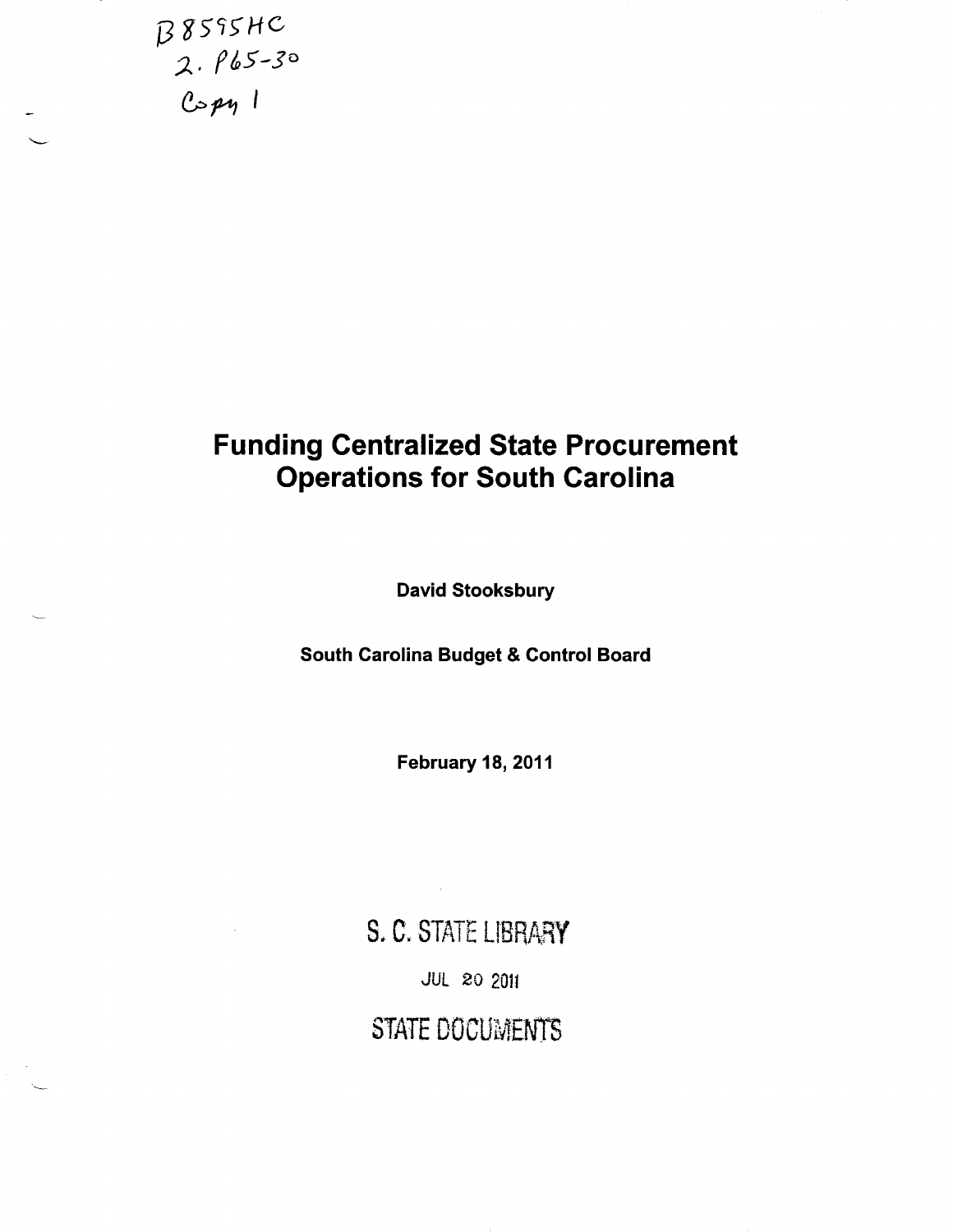## **Problem Statement**

Title 11, Chapter 35, Section 810 of the South Carolina Code of Laws calls for the creation of, within the South Carolina Budget and Control Board, a Materials Management Office to be headed by the Materials Management Officer. Enacted in 1981 (Act No. 148), the South Carolina Consolidated Procurement Code and Regulation (The Code) is intended to centralize "all rights, powers, duties and authority relating to the procurement of supplies, services, and information technology..."<sup>1</sup>. With the creation of an office to monitor the consistent application of procurement law in South Carolina, the General Assembly provided a means to insure tax dollars are spent wisely and awards for contracts to provide goods and services are made fairly. The General Assembly did not address a preferred method of funding the operation of the Materials Management Office (MMO).

Today, MMO is a component of the Division of Procurement Services and includes the State Procurement Office, the Information Technology Management Office, the Office of Audit and Certification, and the Office of the State Engineer. Until 2003, these operations were funded solely through state appropriations. In 2003 an administrative fee clause was added to certain statewide term contracts. Revenue resulting from fee collections has been used since to supplement state appropriations and fund MMO operations. From FY 2004-05 to FY 2009-10 the amount of the state appropriation for MMO decreased 35%. In FY 2010-11 the appropriation was vetoed by the Governor with the veto sustained in the South Carolina House of Representatives. The Governor's veto of the appropriation for MMO (and its parent agency, the SC

 $1$  SC Code of Laws; 11-35-510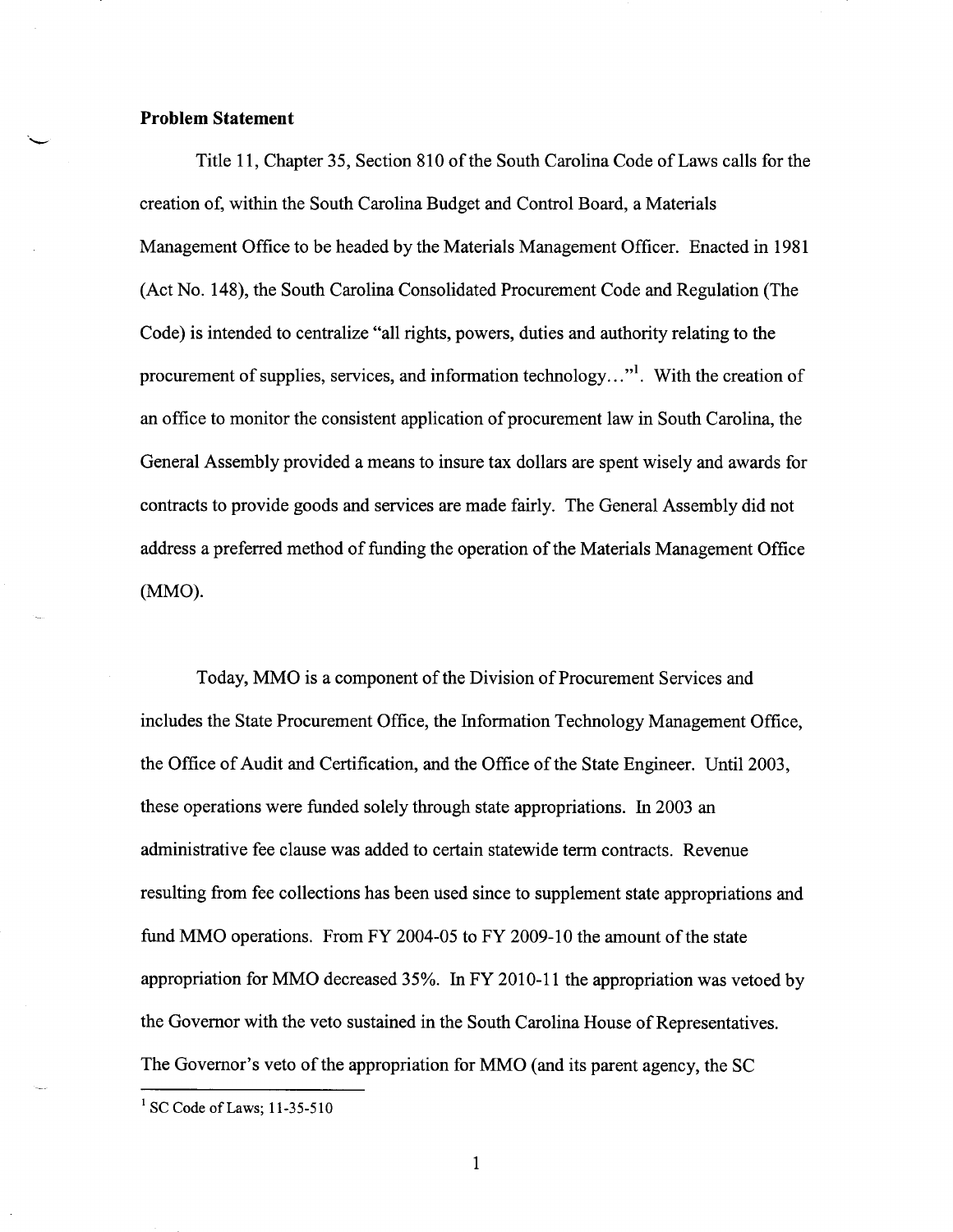Budget & Control Board) was restored after the SC Supreme Court ruled the Governor's veto unconstitutional<sup>2</sup>. The prospect of no or inadequate funding of a critical government function warrants a review of funding practices observed in other states and discussion of the suitability of these practices to South Carolina.

This project will identify options available for funding a centralized procurement system in South Carolina and identify an option with potential to provide revenue sufficient to support a critical government function in most economic climates.

<sup>2</sup> SC Supreme Court Opinion No. 26918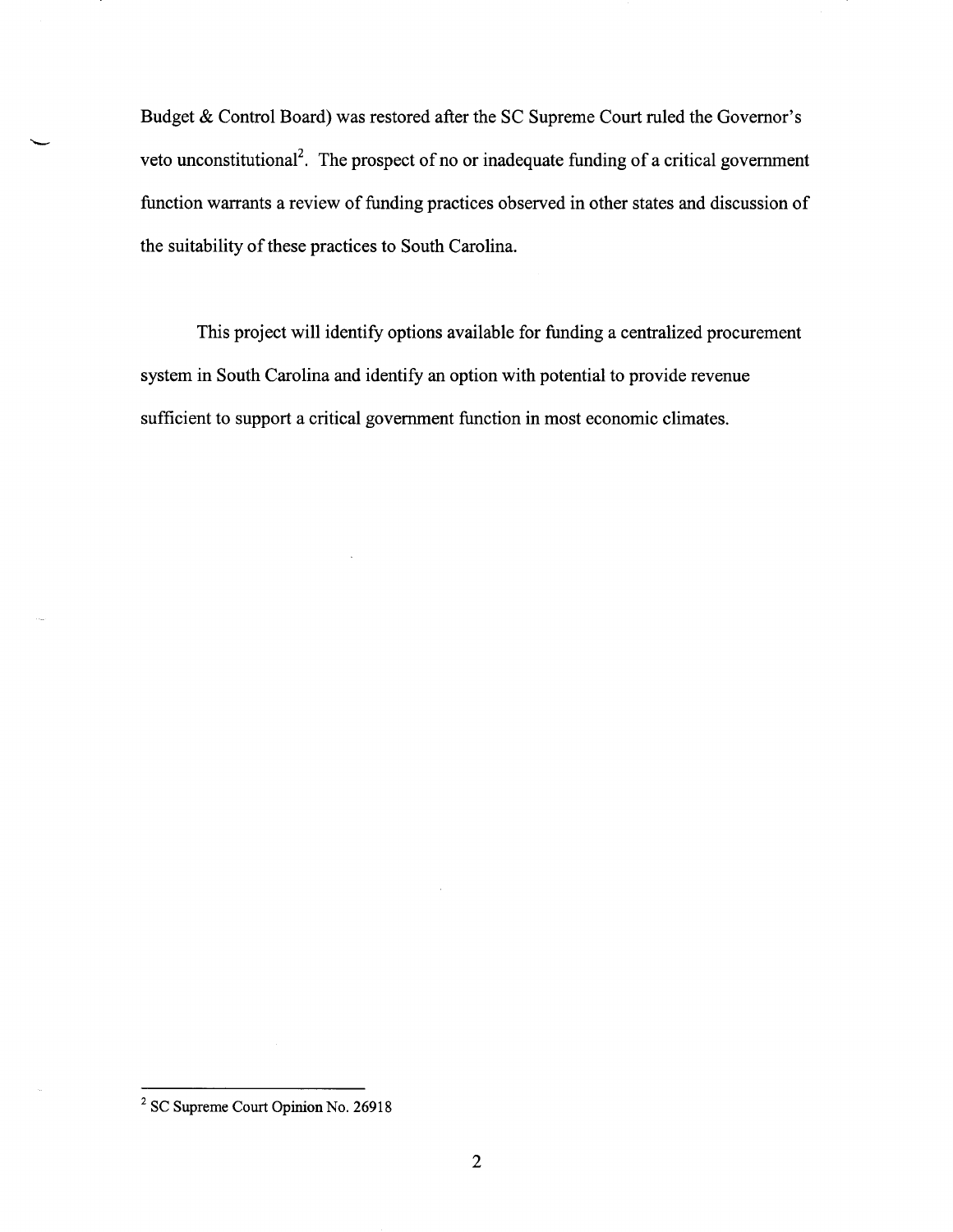### **Data Collection**

The primary goal of data collection for this project is to illustrate the diverse methods by which other states fund their centralized procurement offices. Additionally we hope to provide the basis for a discussion on whether South Carolina should consider changing the way it funds its central procurement office. The project will mainly reference two sources of data, both provided by the National Association of State Procurement Officials (NASPO):

The first source is the NASPO 2009 Survey of State Government Purchasing Practices. This survey collects data from states on the following points concerning services provided and the source of funding for centralized procurement offices.

The second source of data is the NASPO Research Brief titled Administrative Fees: Creative Funding for Central Procurement in Difficult Economic Times. This research brief provides background and explanation of the conditions leading to adoption of funding methods adopted by a number of states.

#### **Data Analysis**

The data from the 2009 Survey of State Government Purchasing Practices does not reveal a decisive preferred method among states for funding of their centralized procurement offices. In total45 states responded to the survey. The survey requested information on the following topics:

Funding source(s)

3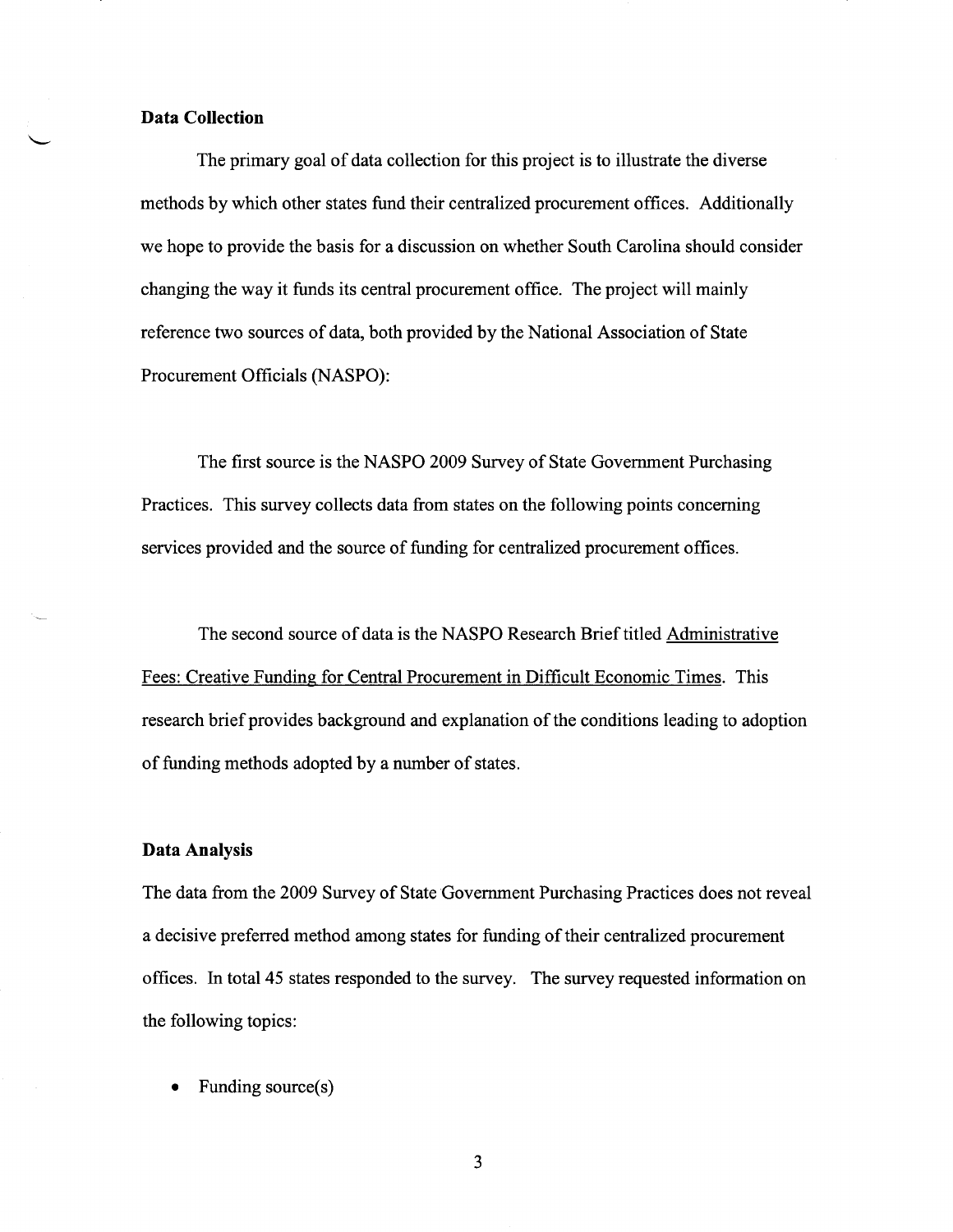- Does the central procurement office charge state agencies for services provided by the central procurement office?
- What value added services are provided to state agencies?
- What is the basis for fees (if any) charged to state agencies for value added services?
- Does the central procurement office charge political subdivisions for procurement related services?
- If political subdivisions are charged, what is the basis for the fees?
- What value added services are provided for political subdivisions?
- What services are provided to state entities exempt from purchasing oversight?
- What value added services are provided to vendors?
- Does the state charge vendors for services provided by the central procurement office and what is the basis for the charge?

## **Funding Sources**

Forty-four (44) states responded to the survey question inquiring how their central

procurement offices are funded. Reported funding methods fell into one of three

categories:

- **A. Appropriations:** 41% (18 states) are funded solely with state appropriations
- **B. Appropriations/Self-funding combination:** 34% (15 states) are funded with a

combination of appropriations and revenue earned from operations. The

Materials Management Office in South Carolina is currently funded this way.

**C. Self-funding:** 25% (11states) are funded solely with revenue earned from operations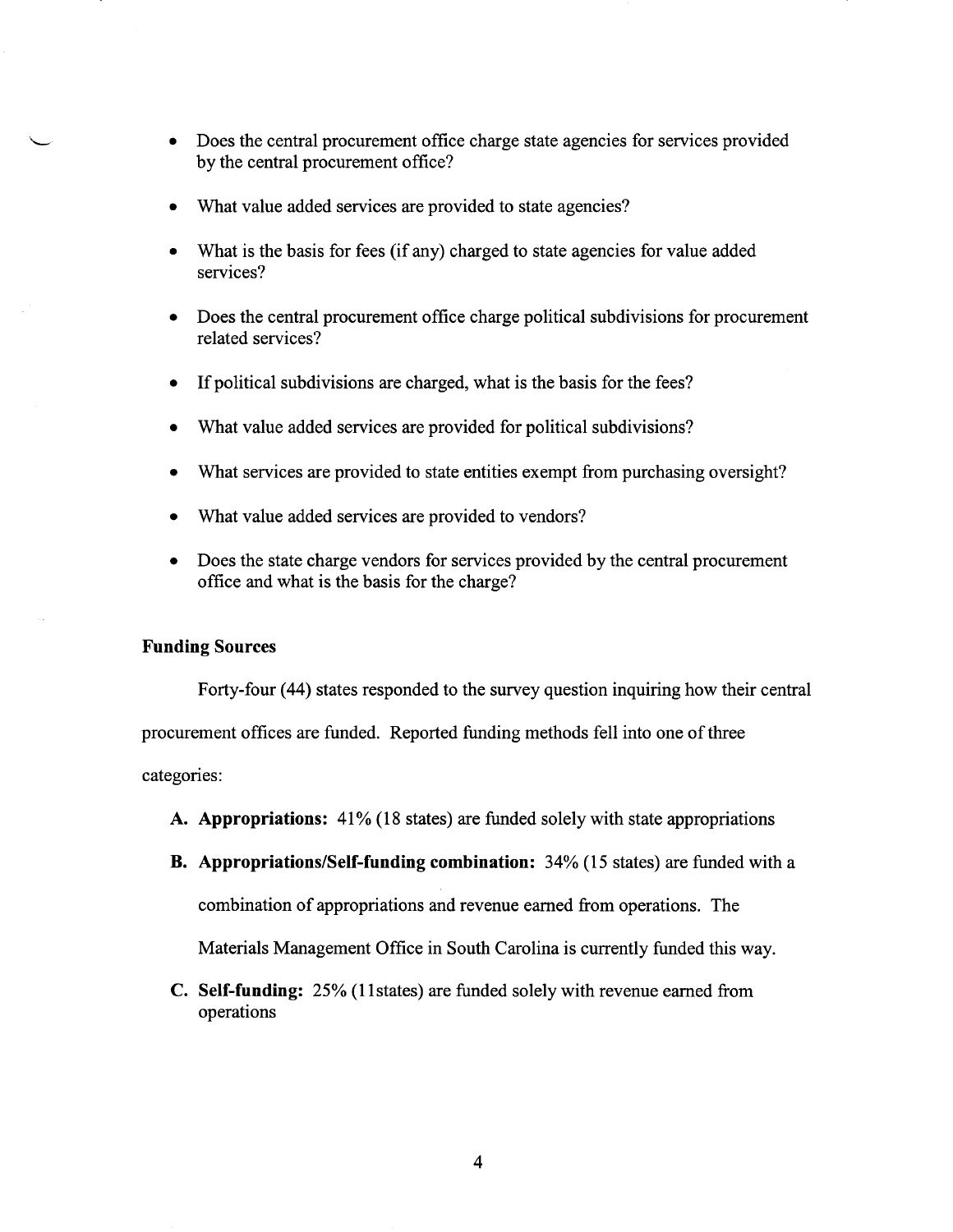#### **Value Added Services to other state agencies**

Forty-two (93%) of the state central procurement offices reported providing some level of value added services to other state agencies. The top five value added services provided and the percent of respondents providing those services are:

| Training                                      | 87% |
|-----------------------------------------------|-----|
| Specification or Solicitation Development     | 53% |
| One-time purchase on behalf of other agencies | 40% |
| Consulting services                           | 29% |
| Maintenance of bidding systems                | 11% |

The South Carolina Materials Management Office provides the following value added services to South Carolina state agencies: Training, specification development, consulting, one-time purchases on behalf of other agencies, multi-agency purchases, access to state term contracts and multi-state cooperatives.

## **Basis of Fees to State Agencies for Value Added Services**

Fifteen (33%) of the state central procurement offices provided information on the basis of fees charged for value added services. The most common basis (33% of those reporting) was a fee assessed on purchases from master contracts awarded by the central procurement office. Fees for training, fees based on cost recovery, and assessments based on annual spend data were cited by 13% of respondents. The South Carolina Materials Management Office charges fees for value added services through registration fees for training classes and administrative fees assessed on some statewide term contracts.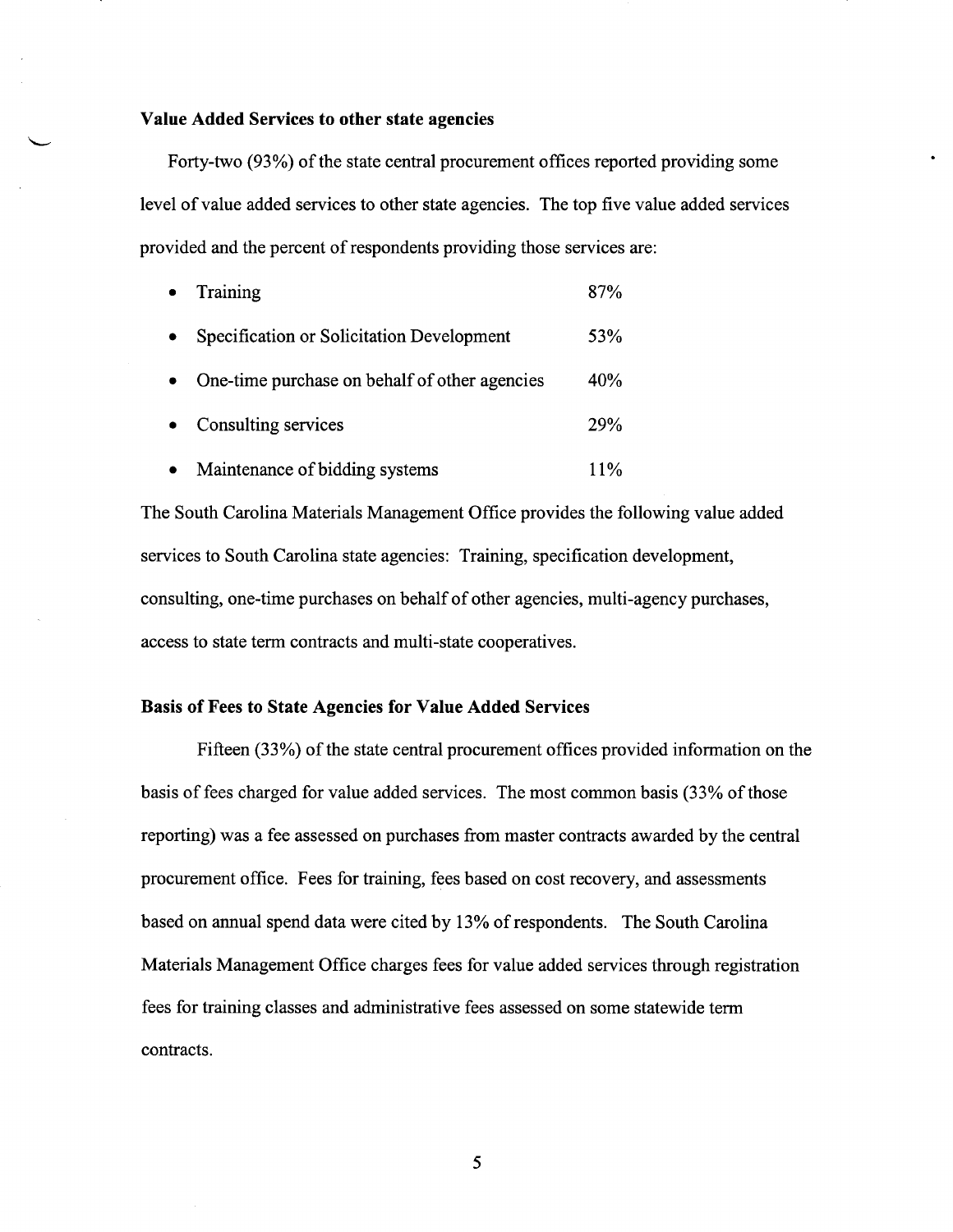#### **Charges to political subdivisions for value added services and their basis**

Nine (20%) of the states responding report they charge political subdivisions for the value added services provided. A total of 98% of survey participants report providing some level of services to other political subdivisions in their state. The most commonly delivered services are:

- Availability of state purchasing contracts for use by other political subdivisions (98% of states in the survey)
- Electronic access to state contracts (91% of states in the survey)
- Staff expertise upon request (82% of states in the survey)
- Conducting procurements on their behalf (51% of states in the survey)

Eight of the nine states charging other political subdivisions reported on the basis of their fees:

- Cost Recovery (three of the states reporting)
- Fees on contracts (two of the states reporting)
- Subscription fees, fees based on population, & annual fees (one each reported)

The South Carolina Materials Management Office charges fees for value added services delivered to other political subdivisions through registration fees for training classes and administrative fees assessed on some statewide term contracts used by political subdivisions for the purchase of goods and services.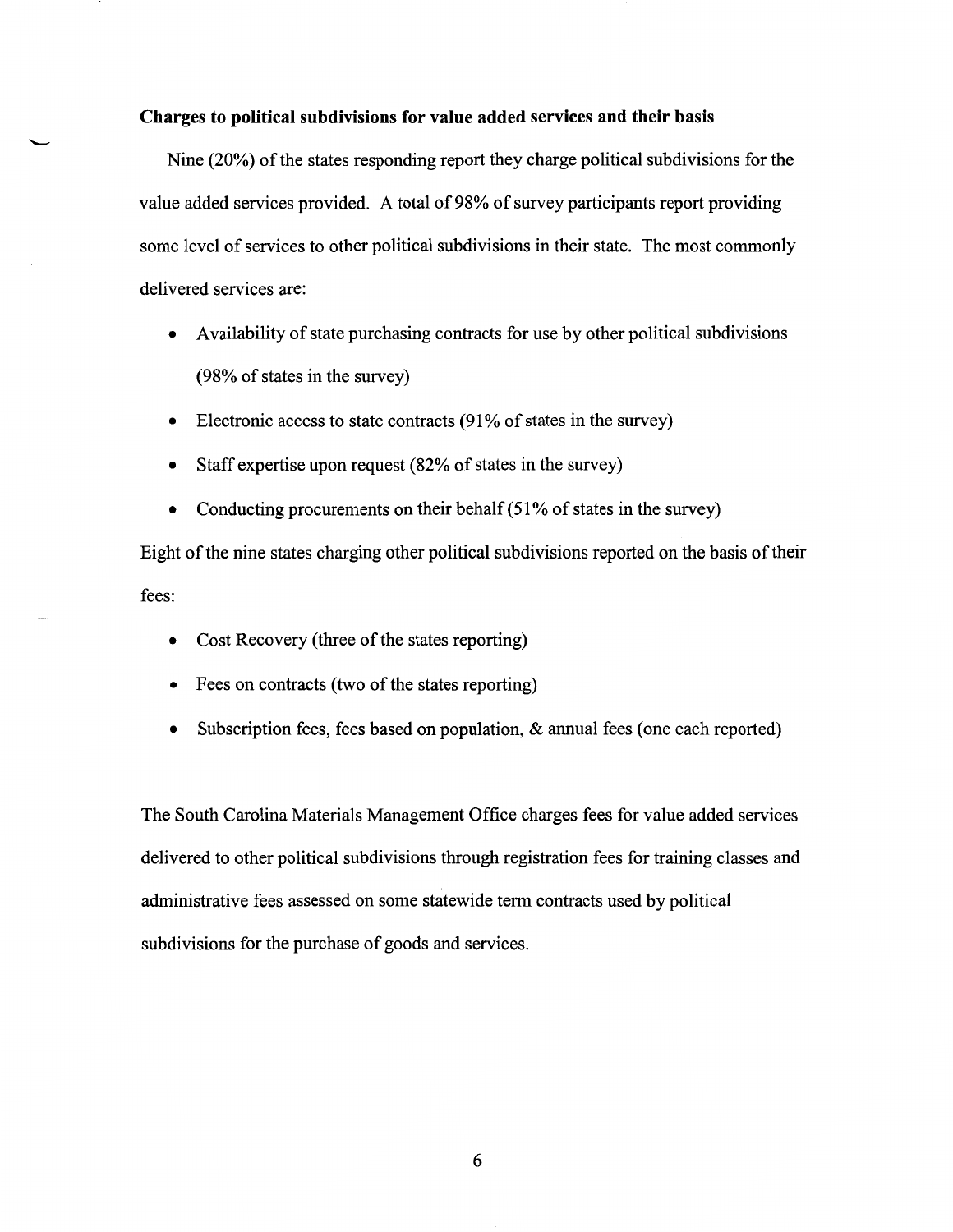#### **Implementation Plan**

Of the funding methods reported in the 2009 NASPO Survey, the self funding model offers a high degree of flexibility and utility. The primary component of 33% used by the self funding offices was a fee charged on purchases from state contracts issued by those states central procurement offices. *The use of an administrative fee, often in the form of a transaction fee, is increasing in popularity as a source to fund central procurement programs in part or entirely. 3* 

The Materials Management Office in South Carolina currently assesses a fee ranging from 0.75% to 1.00% on some statewide contracts. Administrative fees at this level generated \$4 million dollars in Other Revenue for MMO in FY 2009-10. In order to become self funding, MMO would need to generate, from the collection of administrative fees on its statewide term contracts, enough revenue to completely fund its operations. The Division would need to generate an additional \$1.1 million in Other Revenue for a total of \$5.1 million, the amount of expenditure needed to support operations for each of the past two fiscal years. This could be accomplished by:

- An increase in the number of commodities available for purchase from statewide term contracts.
- An increase in the fee on contracts already in place.
- $\bullet$  A combination of both.

Both tasks can be initiated by the Materials Management Office. As a Division of the South Carolina Budget & Control Board, MMO is authorized to do so by Sections 1-11-

<sup>&</sup>lt;sup>3</sup> NASPO Research Brief: Administrative Fees: Creative Funding for Central Procurement in Difficult Economic Times, September 2009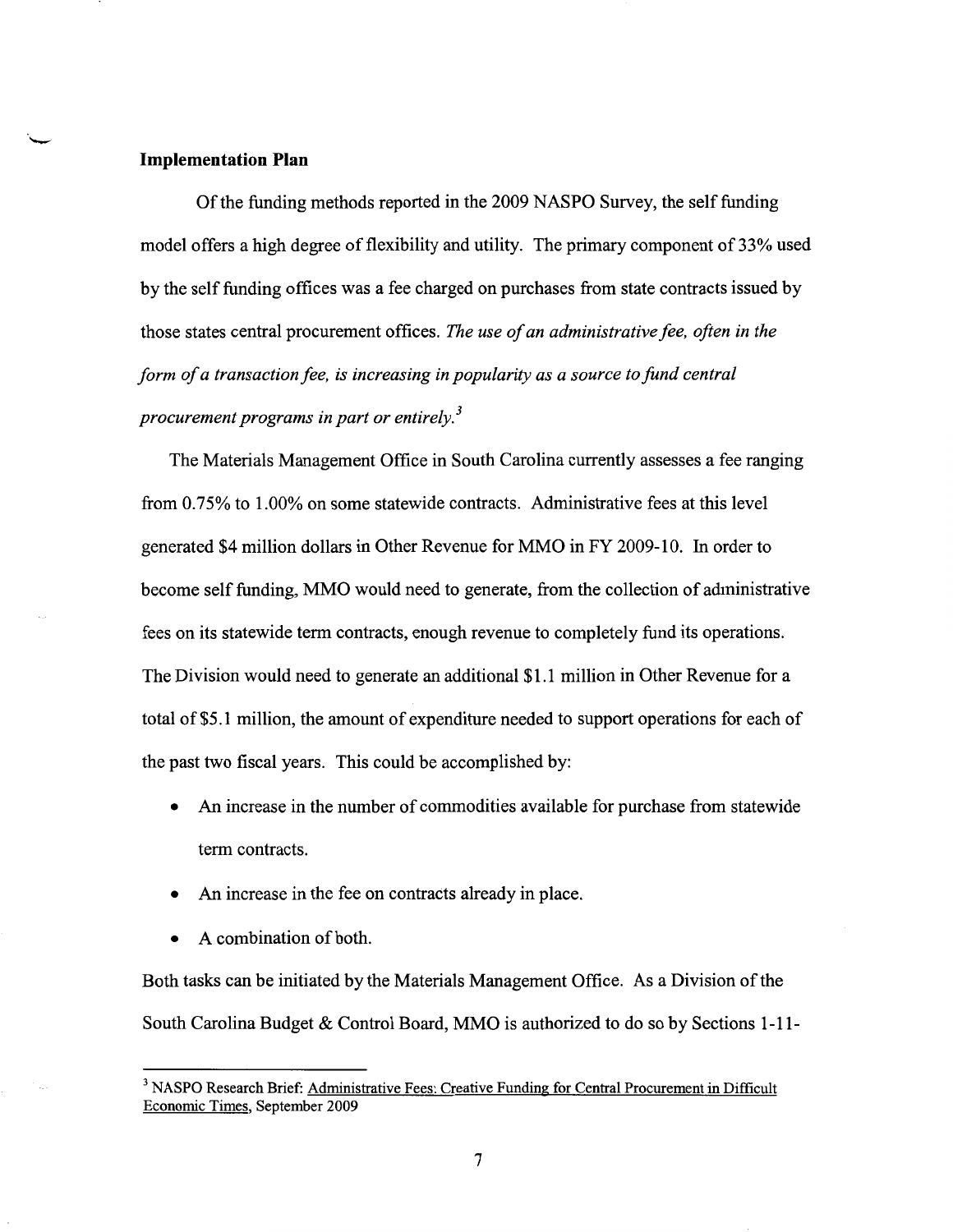335 and 11-35-4860 of the South Carolina Code of Laws (Appendix A). New contracts<br>that state agencies may find useful include those for small package delivery, auto parts, industrial supplies, hand tools, lodging (for travel on state business) carpet/flooring, and elevator maintenance.

> The timeframe for a change such as this is difficult to pinpoint. With appropriations likely to decrease in the coming fiscal year it is fair to assume FY 11-12 would be a good time to begin the migration to a self funding model. There are other factors to consider and will be addressed in a moment. The change would not increase the overall cost incurred by the state to support its centralized procurement office. A component of the new funding method would be, as fees from contracts increase to the point MMO becomes fully self funding, an equal amount of state appropriations would be given up, until the need for appropriated funding disappears completely.

> Proponents of this change should expect objections to come from customers, users of statewide term contracts. While the customers may not object to additional statewide term contracts for commonly used items, they can be expected to object to increased fees, and their impact to the cost of items on statewide term contracts already in use.

Other stakeholders will be concerned that an increase in administrative fees on statewide term contracts will increase the burden on an already overburdened state budget. The response to both objections should emphasize the value of the contracts, statewide and one-time agency specific, issued by MMO. According to the Division of

8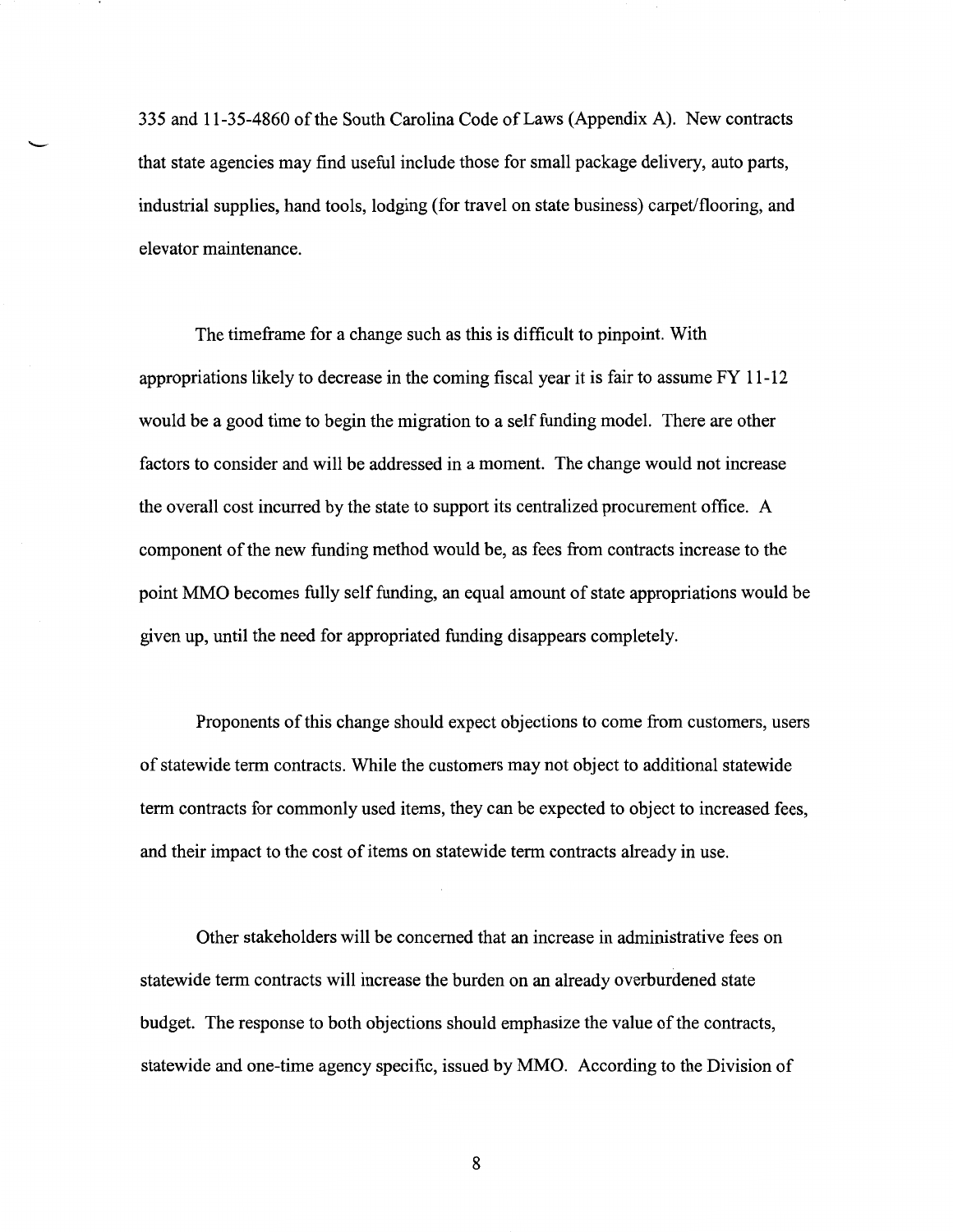Procurement Services FY 2009-2010 Accountability Report (Appendix B), those contracts have generated, in one year, \$72 million in saving to state agencies and other political subdivisions in South Carolina.

The strategic goal is that as revenue from administrative fees increases, appropriations will decrease by the same amount, until such time MMO is completely self funded. The appropriations given up become available to other state agencies through the budgeting process. The cost to operate the Materials Management Office is born proportionately by state agencies and other political subdivisions depending on the extent to which they use the services (statewide term contracts) provided by MMO. Surplus funds remaining at the end of the fiscal year should be managed to the benefit of the taxpayers. To secure the financial stability of the Division, a maximum carry forward amount should be established to provide for volatility in cash flow at the beginning of subsequent fiscal years. A maximum carry forward equal to one quarter of the prior fiscal year's expenditures (a ninety day supply of funds) should prove adequate, insulating the Division from an unexpected decrease in collections. The balance of the carry forward, in excess of a ninety day supply of funds, should be returned to the General Fund at the end of each fiscal year. This would prevent a cash balance from sitting on the books. The return to the General Fund of all surplus cash greater than the maximum carry forward can be accomplished with a proviso attached to each year's Appropriation Act.

The migration to a self-funding central procurement office should take place over a period of years, the length of time determined by the speed with which administrative

9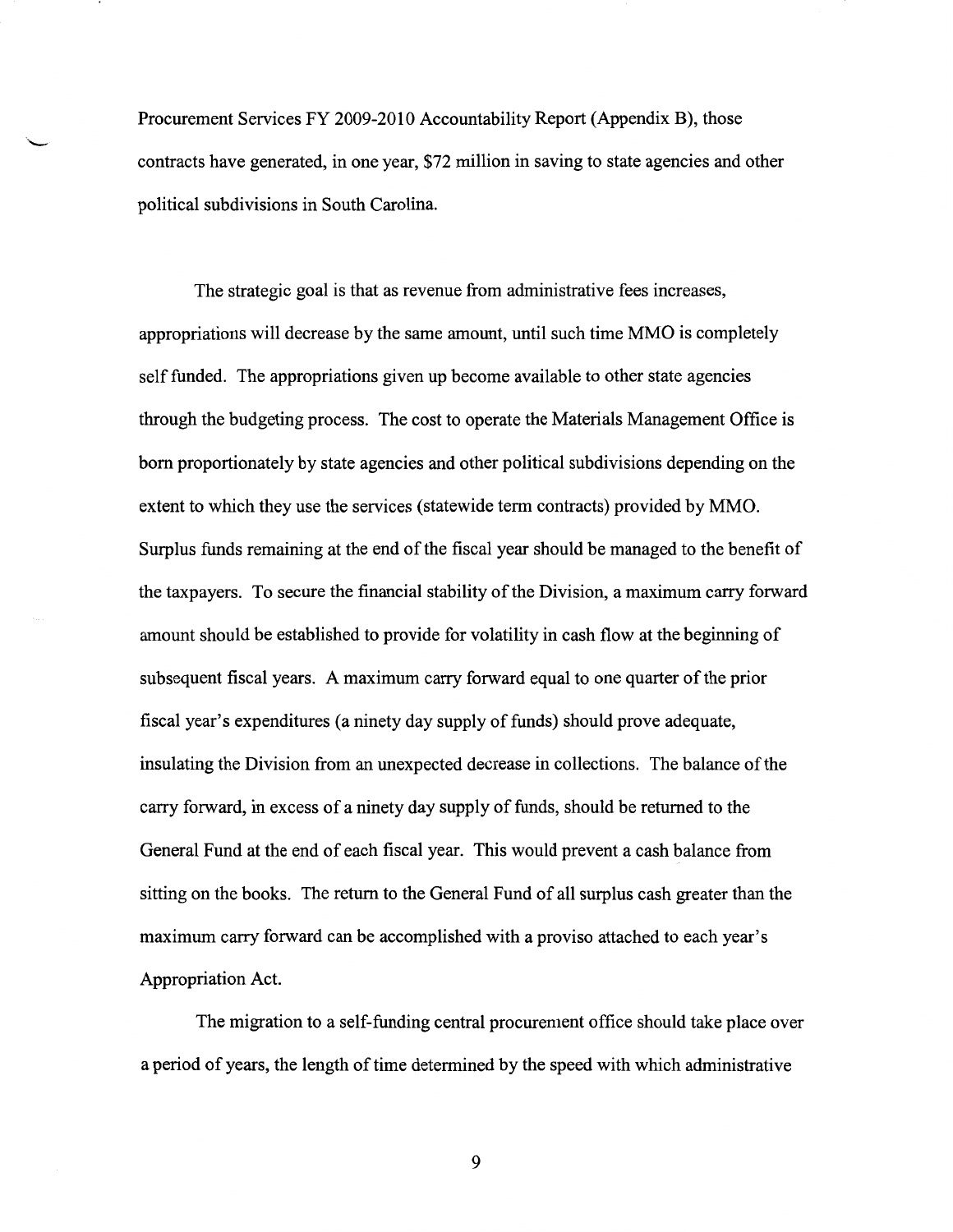fees of statewide term contracts can be brought to a level that will completely fund the operation of the office. To increase fees on contracts currently in place would create a hardship on vendors. Stakeholders should recall that vendors do not pay the fee. Rather they collect the fee from users (state agencies and other political subdivisions) of the contracts, recap the fee and remit to central procurement. Changing the fee during the term of the contract would require a price increase for goods and services, creating an administrative burden and increasing the cost of business for the vendor. Better to change the fee as new contracts are established and current contracts are renewed. This allows the vendor community to become aware of the new fee, as stated in each solicitation for goods and services, and to incorporate the amount of the fee into their quoted price. A state wide contract generally has a term of one to five years. The dollar value of the contracts varies. Instead of setting an annual benchmark for fee growth and appropriation reduction, the migration can be better managed by reducing subsequent year appropriation amounts by the same amount of administrative fee growth. The establishment of good contracts, used in sufficient volume by state agencies and other political subdivisions, will drive the growth of fees reducing and eventually eliminating the need for the annual appropriation. By setting a maximum carry forward, establishing expenditure authority through the Appropriations Act, and returning surplus cash to the general fund each year, the budget for the central procurement office will remain manageable and no larger than allowed by the General Assembly.

#### **Evaluation Method**

MMO will monitor the impact of this change by: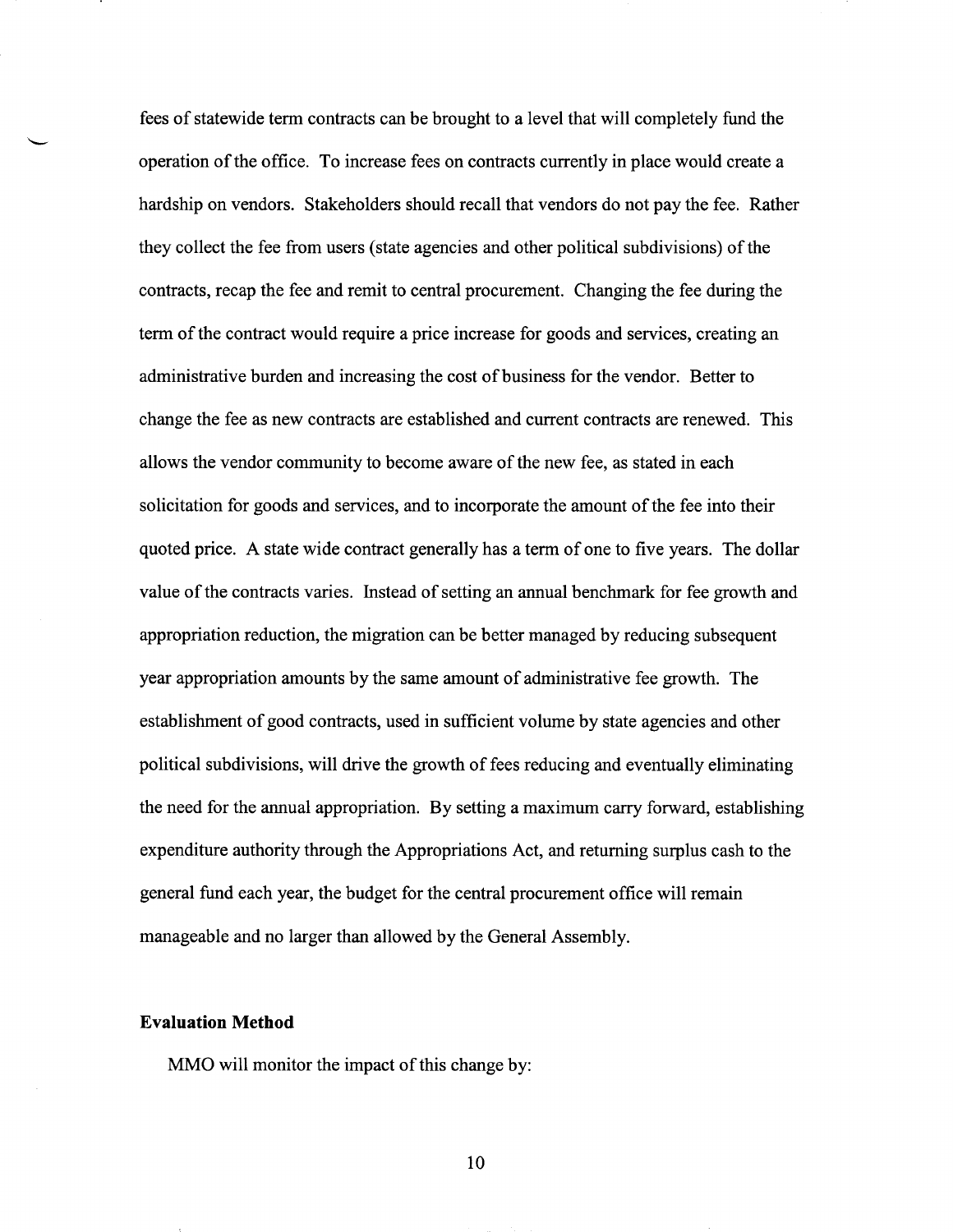- Tracking the usage and volume of fees collected on new commodity statewide term contracts. The utility of the contracts can be determined by the amount of fees collected from the vendors. Fee volume is an indicator of the amount of sales vendors experience on their contracts. A contract generating fees is one used by the customers. The customers pay the fee, but take advantage of the savings the contract offers and the ease by which it allows the customer to stay in compliance with the South Carolina Consolidated Procurement Code. The volume of contract usage can be estimated using the in-house contract reporting system and contract usage information provided by the South Carolina Enterprise Information System. The in-house contract reporting system provides a method of estimating spend on statewide term contracts by non-SCEIS state agencies and other political subdivisions.
- Monitoring the collection of fees so that the program does not become too successful at generating revenue. Beyond that which is needed to adequately fund the Division, through good years and bad, some mechanism should be identified by which excess fees collected can be returned to the General Fund.

## **Summary and Recommendation**

Of the states that participated in the NASPO 2009 Survey of State Government Purchasing Practices, 59% generate revenue used to fund all or part of the operation of their central procurement offices. The most common reported method used to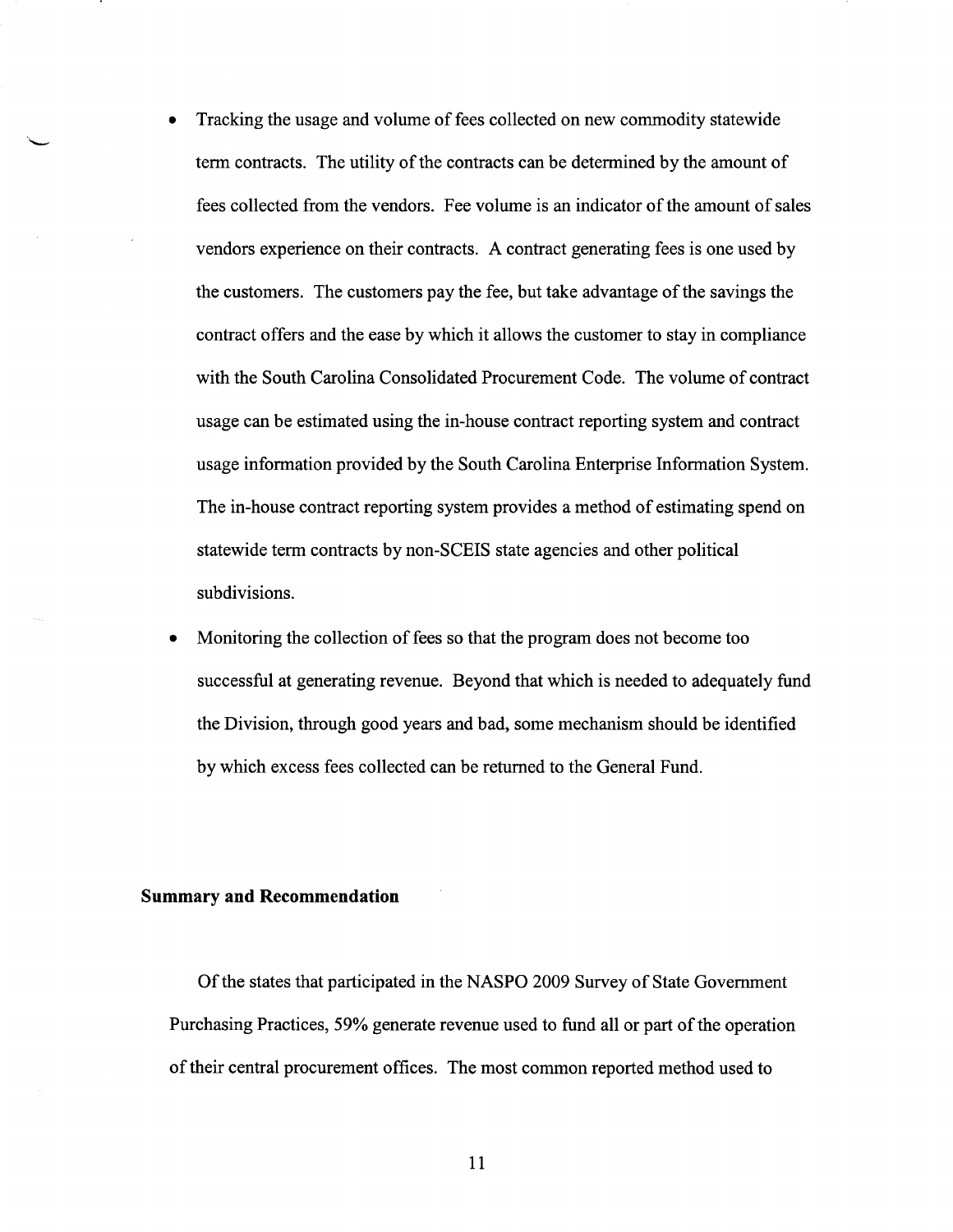generate revenue is a fee on purchases made from statewide contracts provided by those offices.

Due to declining state appropriations, the Materials Management Office has found it problematic to adequately fund itself through a mix of appropriations and other revenue. Other revenue is primarily from administrative fees on statewide term contracts. A workable solution is for MMO to migrate to the self-funding method for generating revenue and become self-sustaining. To accomplish this MMO will need to increase the number of statewide term contracts available to state agencies and other political subdivisions in South Carolina and increase the fee on current contracts.

Increasing fees to support the self funding method will likely draw criticism from customers and concern from other stakeholders, notably the General Assembly. MMO will need to be prepared to provide information on the value its services give customers and stakeholders and that the change does not include an overall increase in cost to the State of South Carolina.

12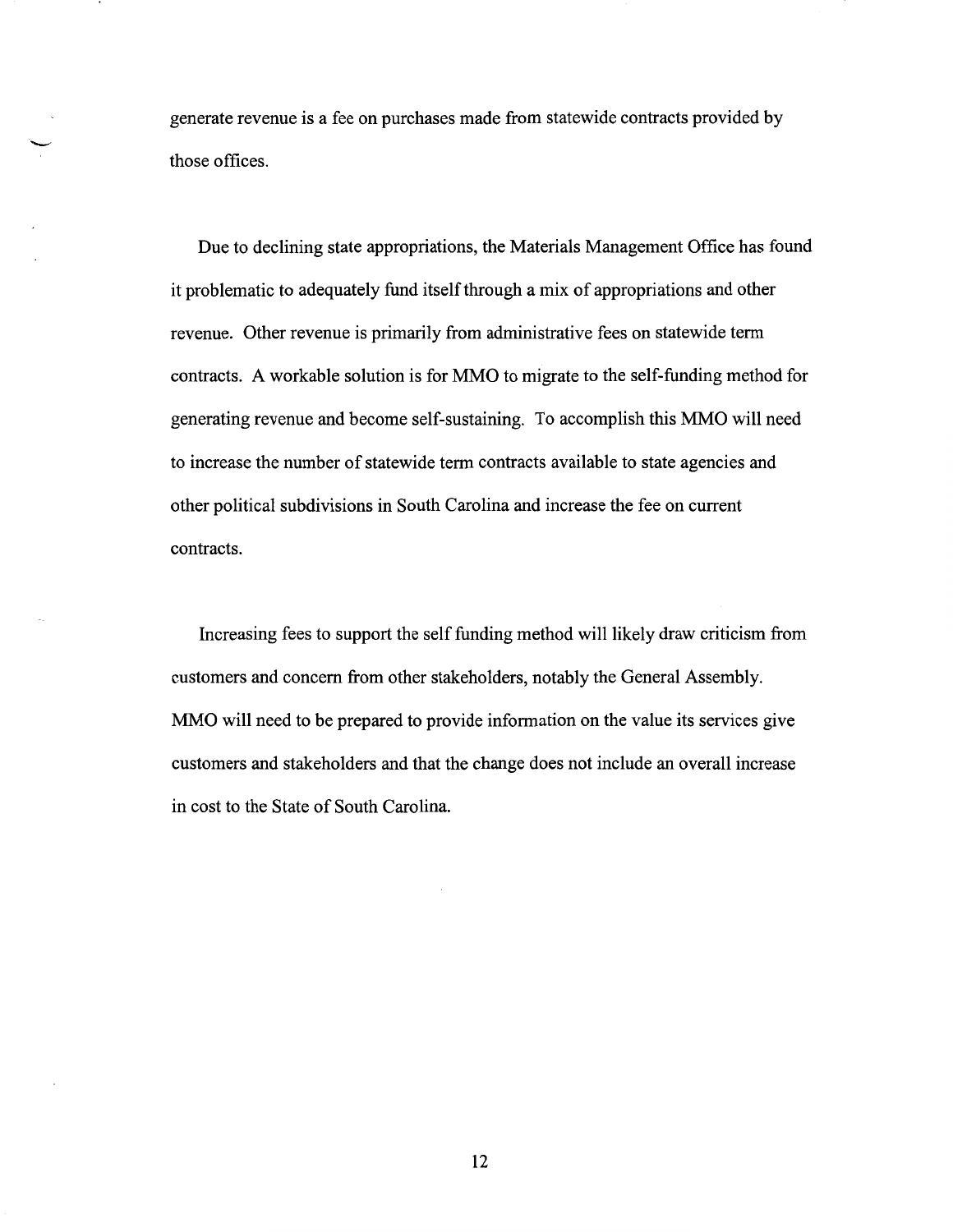## **Appendix A**

## CHAPTER 11.

## STATE BUDGET AND CONTROL BOARD

## ARTICLE 1.

## GENERAL PROVISIONS

**SECTION 1-11-335.** Budget and Control Board may provide to and receive from other governmental entities goods and services.

The respective divisions of the Budget and Control Board are authorized to provide to and receive from other governmental entities, including other divisions and state and local agencies and departments, goods and services, as will in its opinion promote efficient and economical operations. The divisions may charge and pay the entities for the goods and services, the revenue from which shall be deposited in the state treasury in a special account and expended only for the costs of providing the goods and services, and such funds may be retained and expended for the same purposes.

## CHAPTER 35.

## SOUTH CAROLINA CONSOLIDATED PROCUREMENT CODE

## ARTICLE 1.

## GENERAL PROVISIONS

**SECTION 11-35-4860.** Supply of personnel, information, and technical services.

( 1) Supply of Personnel. Any public procurement unit is authorized, in its discretion, upon written request from another public procurement unit or external procurement activity, to provide personnel services to the requesting public procurement unit or external procurement activity with or without pay by the recipient governmental unit as may be agreed upon by the parties involved.

(2) Supply of Services. The informational, technical, and other services of any public procurement unit may be made available to any other public procurement unit or external procurement activity provided, that the requirements of the public procurement unit tendering the services shall have precedence over the requesting public procurement unit or external procurement activity. The payment shall be in accordance with an agreement between the parties.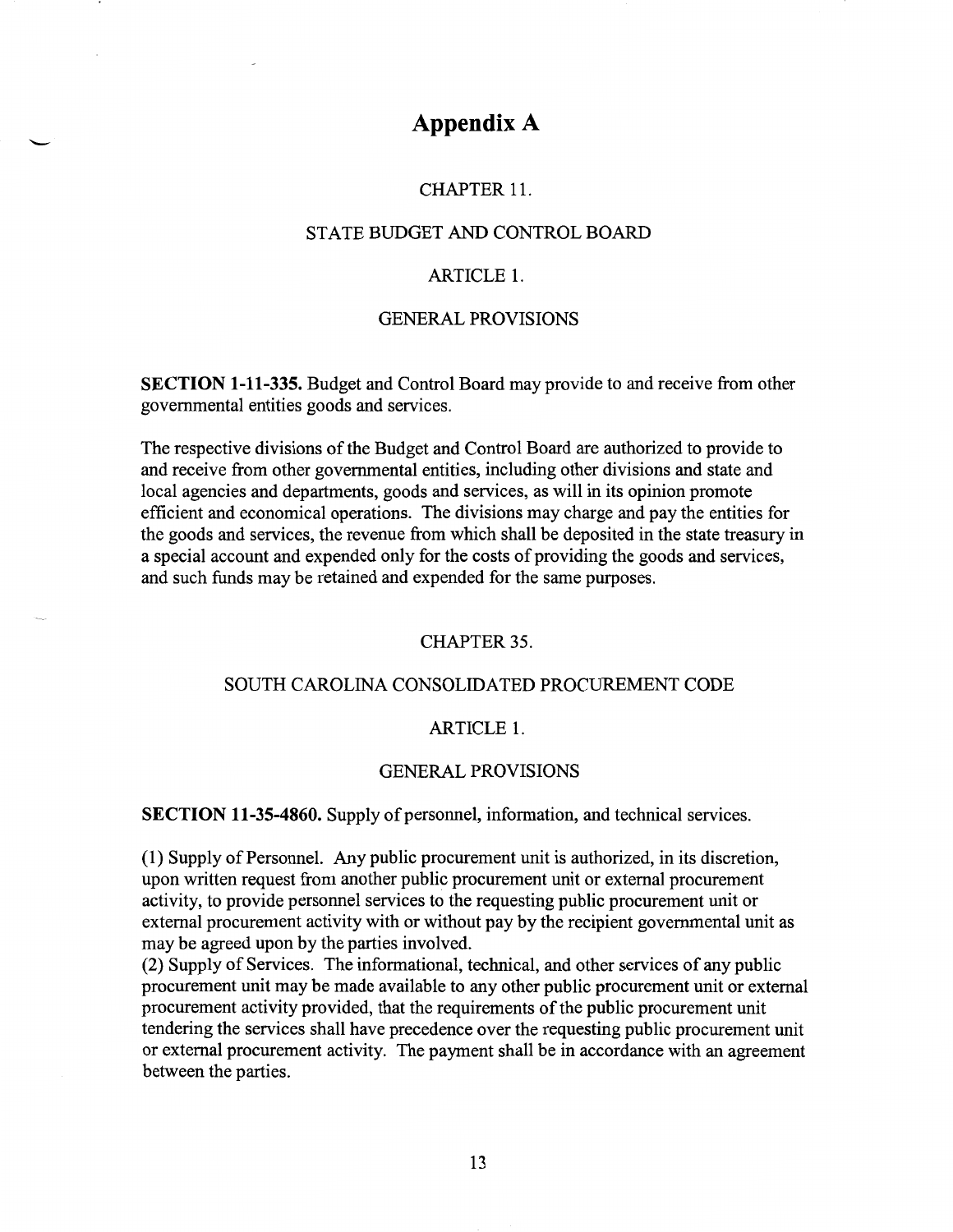(3) State Information Services. Upon request, the chief procurement officers may make available to public procurement units or external procurement activities the following services among others:

(a) standard forms;

(b) printed manuals;

(c) product specifications and standards;

(d) quality assurance testing services and methods;

(e) qualified product lists;

(f) source information;

(g) common use commodities listings;

(h) supplier prequalification information;

(i) supplier performance ratings;

(j) debarred and suspended bidders lists;

(k) forms for invitations for bids, requests for proposals, instruction to bidders, general contract provisions and other contract forms;

(1) contracts or published summaries thereof, including price and time of delivery information.

(4) State Technical Services. The State, through the chief procurement officers, may provide the following technical services among others:

(a) development of products specifications;

(b) development of quality assurance test methods, including receiving, inspection, and acceptance procedures;

(c) use of product testing and inspection facilities;

(d) use of personnel training programs.

(5) Fees. The chief procurement officers may enter into contractual arrangements and publish a schedule of fees for the services provided under subsections (3) and (4) of this section.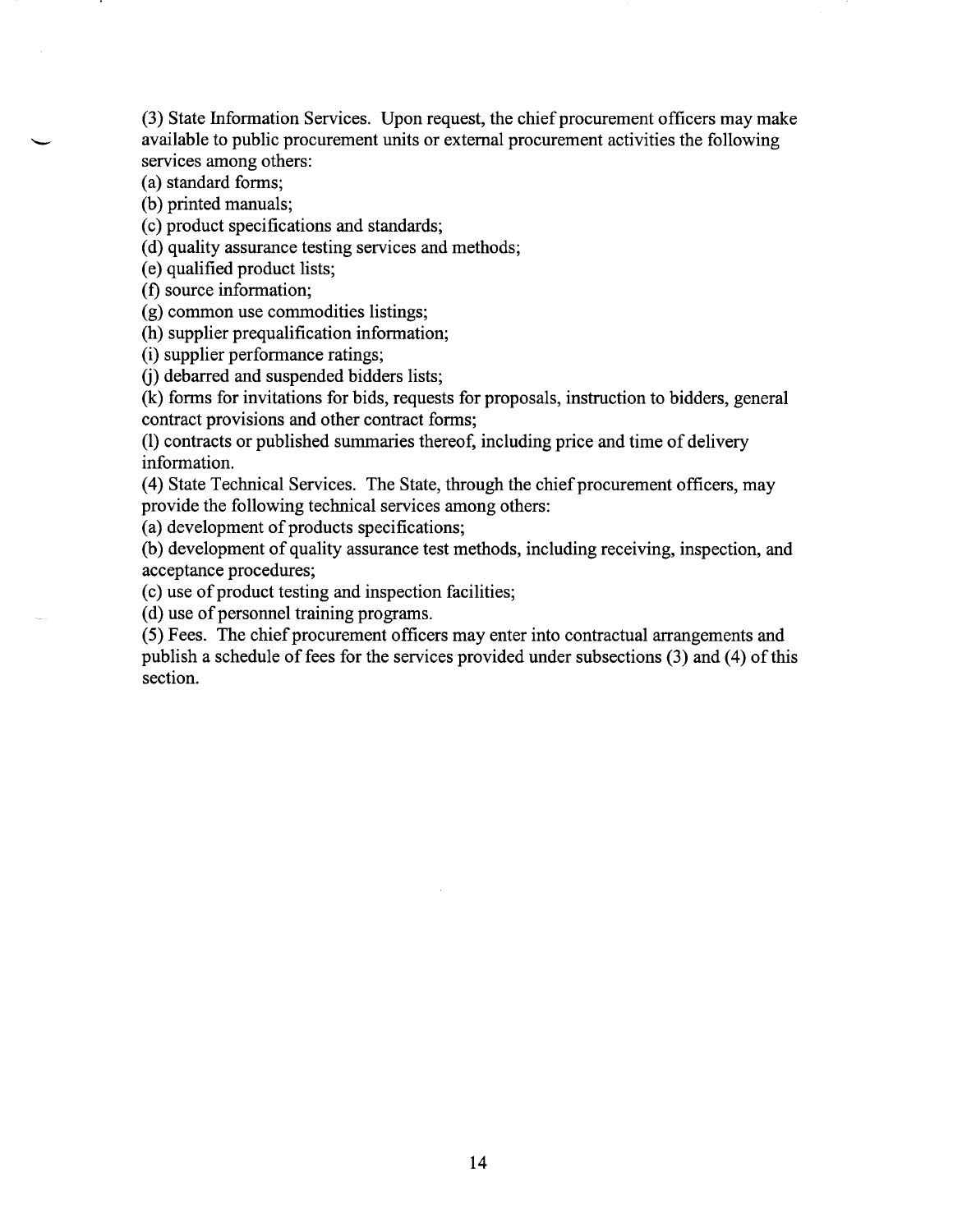Appendix B

 $\hat{\mathcal{A}}$ 

 $\cdot$ 

## PROCUREMENT SERVICES DIVISION

## BUDGET AND CONTROL BOARD

## ACCOUNTABILITY BULLETS

Fiscal Year 2009-10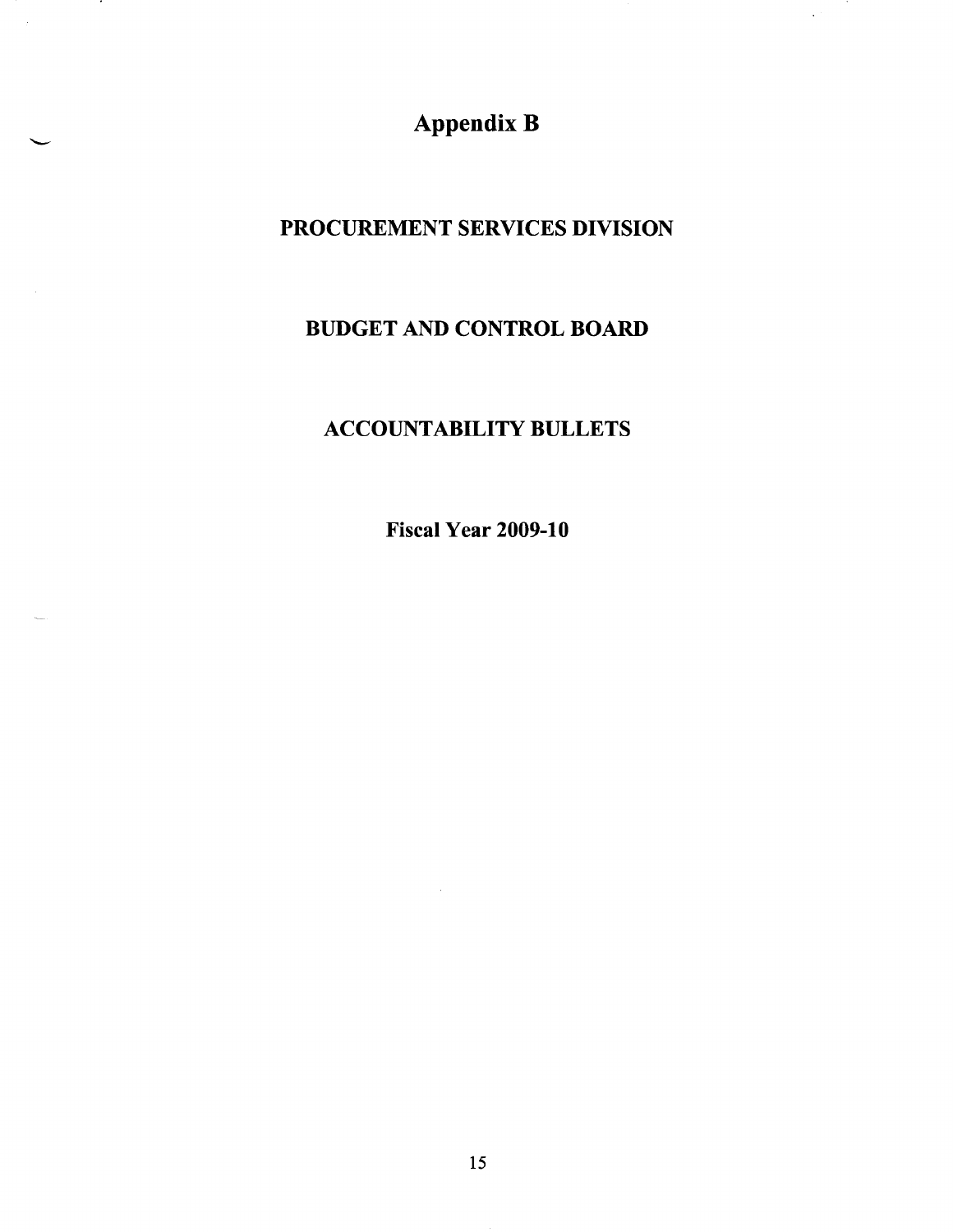## **EXECUTIVE SUMMARY**

### **What We do**

• Provide for the protection of life and property by insuring that state buildings are constructed in accordance with life, safety, and property protection codes. Section 10-1-180 & 11-35-835 & 6-9- 110

• Establish statewide contracts that lower prices by leveraging the collective needs of all state agencies and political subdivisions to gain greater volume discounts. Title 11, Chapter 35

• Providing professional, centralized purchasing services to acquire all manner of supplies, equipment, services, information technology, and construction for almost every state agency for contracts. [During FY 2009, awarded contracts valued in excess of \$2.5 billion.] Title 11, Chapter 35

• Provides all staff for the state's Emergency Management Division for emergency disaster recovery procurements (hurricanes, terrorism, etc.) by acquiring supplies, services, and facilities damage assessments. Title 11, Chapter 35

• Insure transparency and integrity in the expenditure of public money by auditing the internal procurement processes and expenditures of state agencies. Title 11, Chapter 35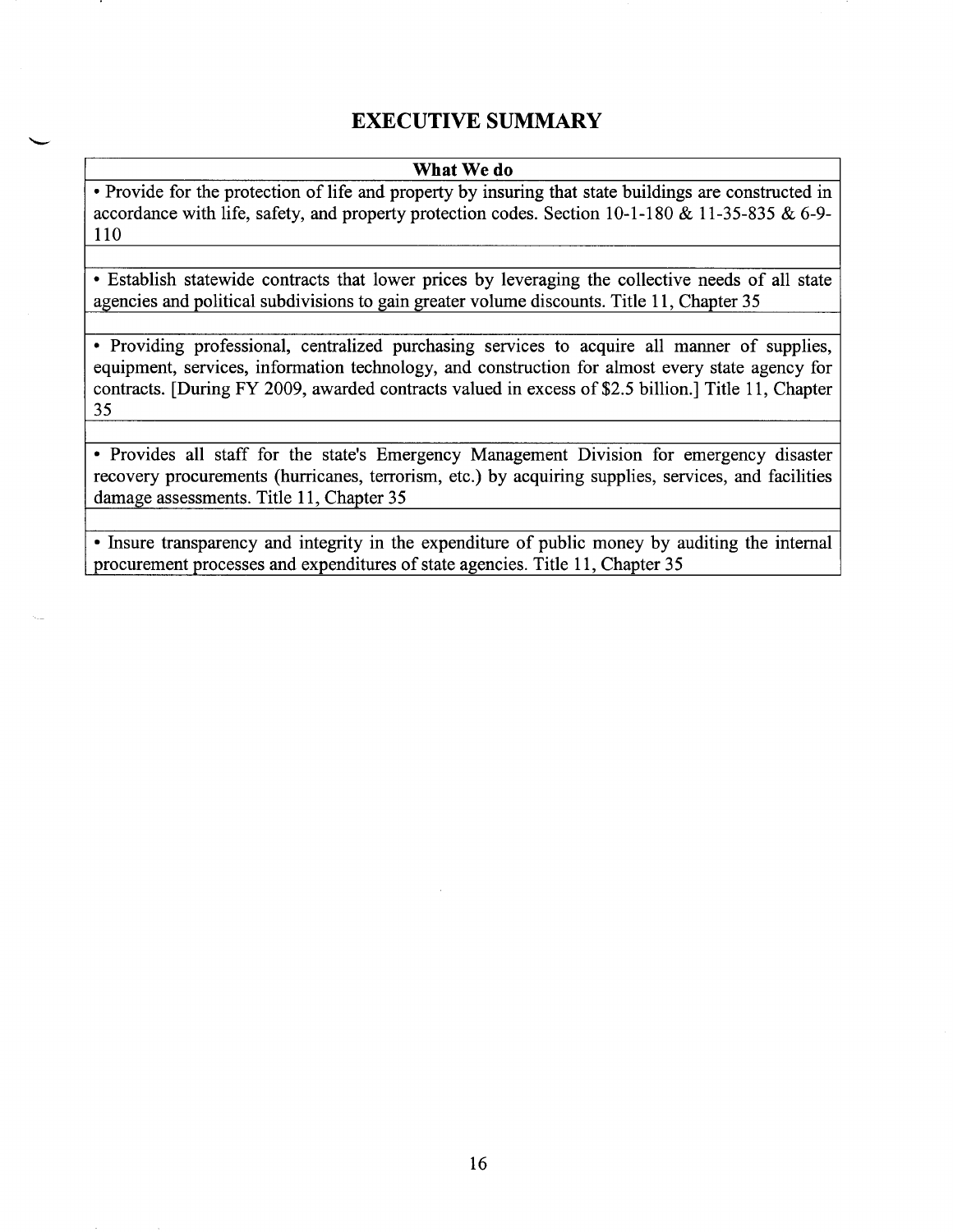## SUMMARY OF COST AVOIDANCE GENERATED FOR AGENCIES BY THE DIVISION

• Creative savings idea

Negotiated savings<sup>4</sup>

o OSE presented an alternative solution to a water pressure problem at South Carolina State University with resultant cost avoidance/savings of

\$3.65 million

|           | <b>FY 2009-10 Budget</b>                                      | \$5.1 million  |
|-----------|---------------------------------------------------------------|----------------|
| $\bullet$ | Total Savings/Cost Avoidance generated by the Division        | \$77,718,603   |
| $\bullet$ | Savings to state agencies generated by SCBO                   | $$1,547,590^6$ |
|           | <b>ITMO</b><br>$\Omega$                                       | \$26 million   |
|           | <b>SPO</b><br>O                                               | \$20,598,326   |
| $\bullet$ | NASPO benchmark savings <sup>5</sup>                          |                |
|           | ITMO Pre-award and "in contract" negotiated savings           | \$17,419,991   |
|           | SPO Pre-award and "in contract" negotiated savings<br>$\circ$ | \$8,502,696    |
|           |                                                               |                |

Division-wide Return on Investment (ROI):

\$15.24 for every dollar spent

 $($77,718,603 \div $5,100,000 = $15.24)$ 

<sup>&</sup>lt;sup>4</sup> Cost negotiations after determination of award.<br><sup>5</sup>National standard adopted by the National Association of State Procurement Officers in 2007

<sup>6</sup> Cost to run SCBO ads in *The State Newspaper* minus SCBO expenses.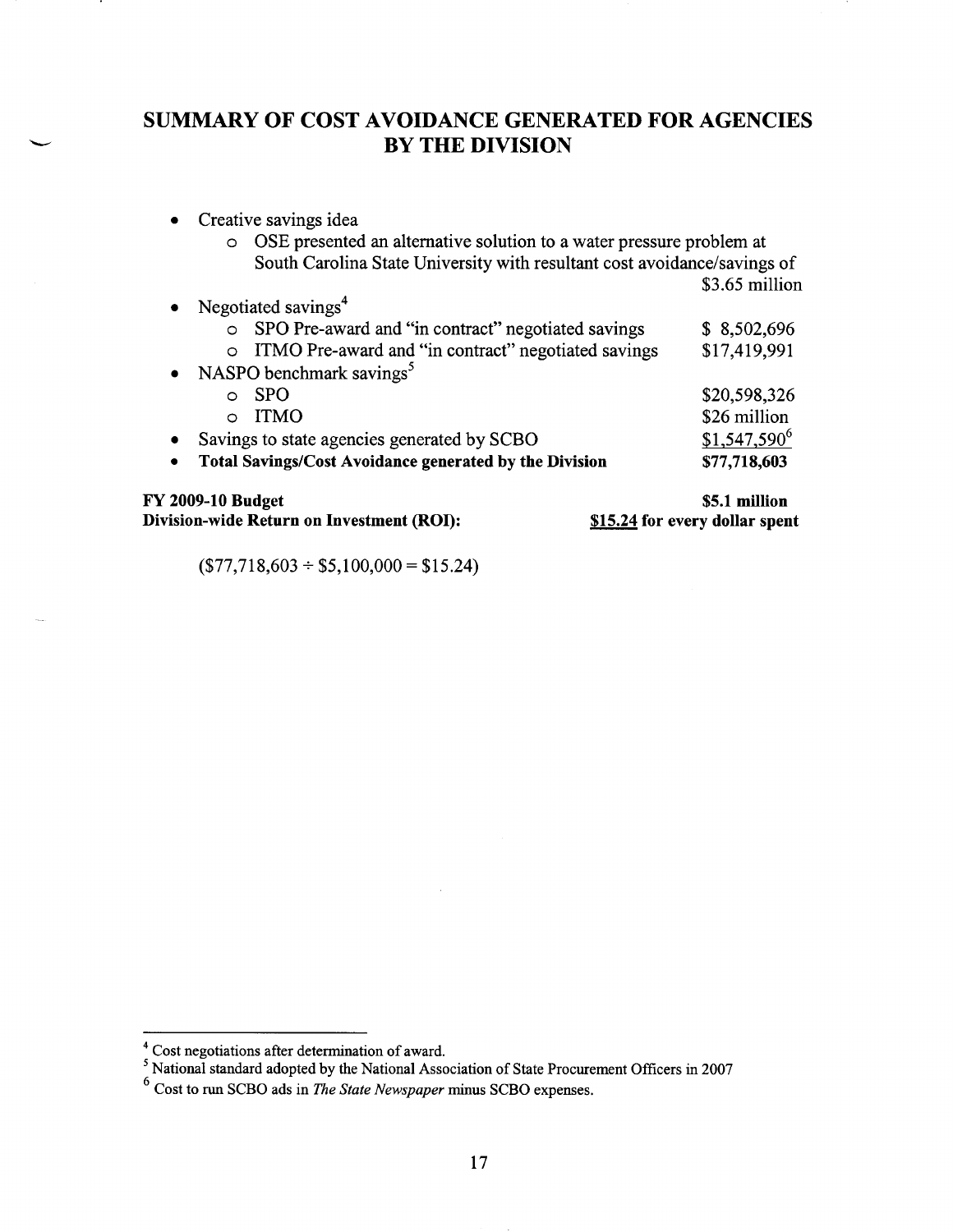## **Division of Procurement Services**<br>• Through a cross-divisional con

- Through a cross-divisional committee, and in cooperation with the Energy Office, Departments of Health & Environmental Control and Commerce, published in October 2009 an Environmentally Preferred Purchasing Policy. The policy is designed to, among other things; integrate environmental considerations into South Carolina government's procurement processes.
	- This policy was recognized in June 2010 by Senate Bill 1497 "Encouraging Statewide Adoption of Green Purchasing Initiative Policies."
- Provided procurement training to nearly 4,500 government employees and businesses during the fiscal year.
- Through a cross-divisional committee and in cooperation with Information Services, continued an initiative to consolidate the Division's three websites into one with the intent to roll-out in FY 2010-11. The goal of this consolidation is to promote better access to critical information for our customers and stakeholders.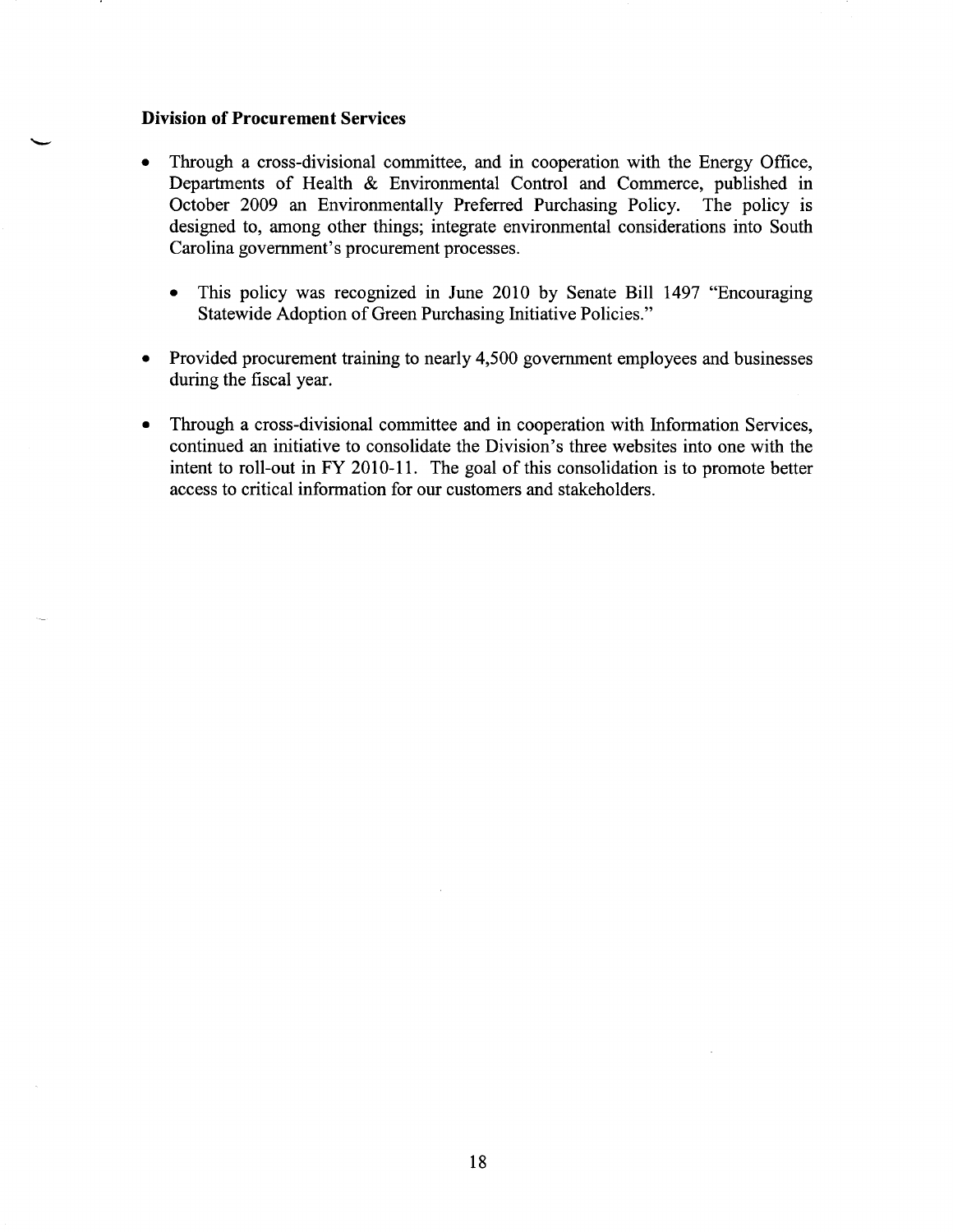## **Office of the State Engineer (OSE)**

- OSE plan reviews resulted in significant savings to an agency. For instance, South Carolina State University (SCSU) was experiencing significant water pressure issues negatively affecting its ability to supply potable water for ordinary use and for fire suppression purposes. SCSU's engineer and the City of Orangeburg recommended a \$4 million water tower as a solution to this problem. However, OSE staff reviewed plans of the city's water system and suggested an alternative that cost only \$350,000 saving SCSU \$3.65 million.
- Training Program
	- OSE developed a training program that provides for certification for construction procurement. The program will be launched in early FY 2011
- Procurement
	- OSE provided services to 45 agencies for 123 new Permanent Improvement Projects valued at \$81,247,448.
	- OSE approved awards of contracts as follows:

| $\circ$ A/E contracts           | 477 | \$33.6 million   |
|---------------------------------|-----|------------------|
| <b>O</b> Construction contracts | 302 | $$245.6$ million |
| o Change orders                 | 399 | \$19.2 million   |

- OSE completed reviews/approvals of agency procurement actions within the 10 day standard 97% of the time.
- Building Codes and Life Safety
	- OSE issued building permits for 38 projects and certificates of occupancy for 54 projects
	- OSE completed review/approval of design documents within the 45 day standard  $99.9\%$  of the time
- Process Improvement
	- OSE published for comment revisions to the Manual for Planning and Execution of State Permanent Improvements - Part II, which will implement recommendations of the OSE focus group (made up of representatives from OSE, agencies, SC Chapter of the American Institute of Architects, SC Council of Consulting Engineers, SC Associated General Contractors, and SC Mechanical Contractors Association).
	- OSE has been working with legal council to develop modifications to the latest edition of American Institute of Architect Standard Contract Documents adopted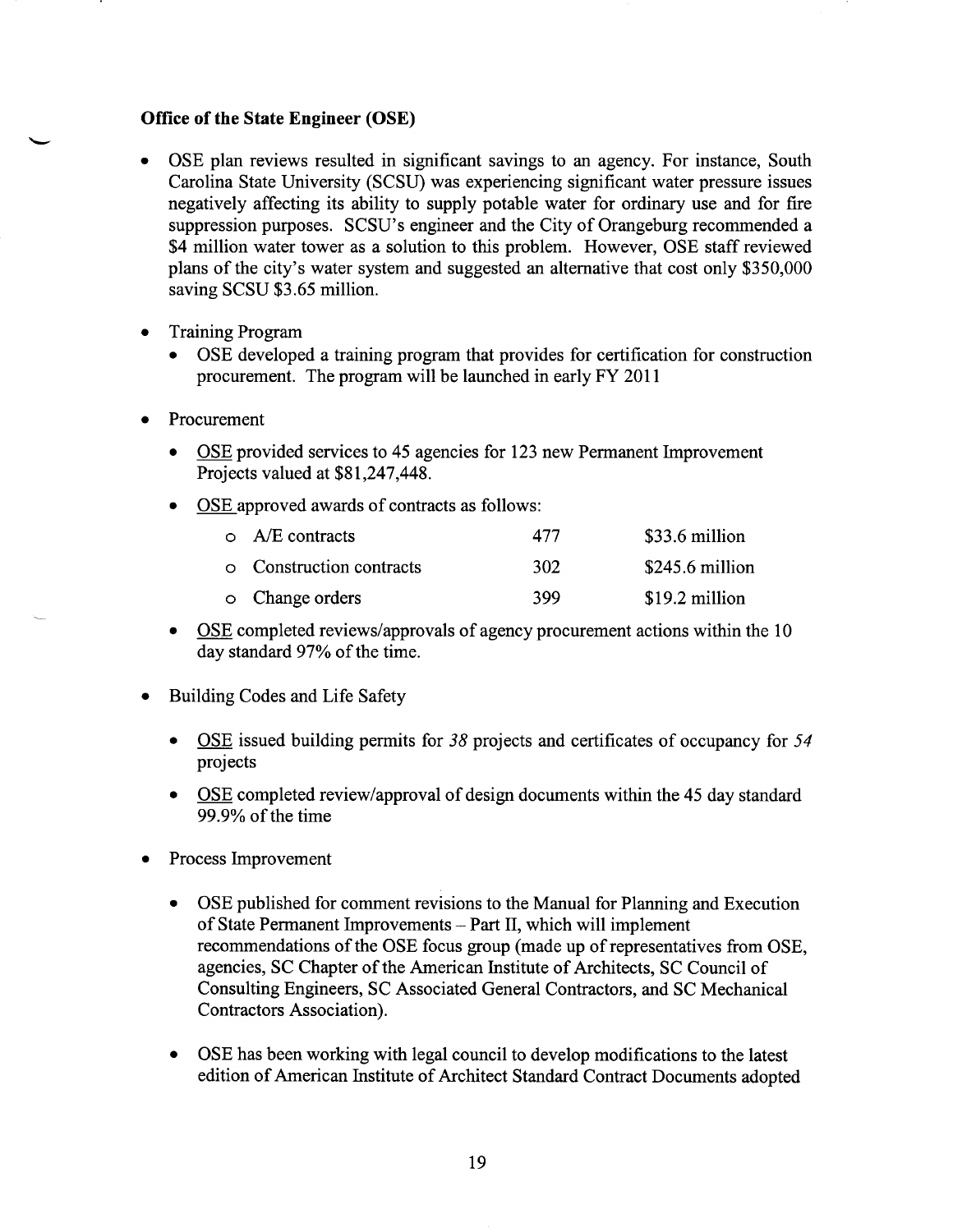by regulation and has completed modifications to three of four documents. OSE has published the completed modifications for comment. has published the completed modifications for comment.

 $\bar{\lambda}$ 

 $\cdot$ 

 $\bar{\beta}$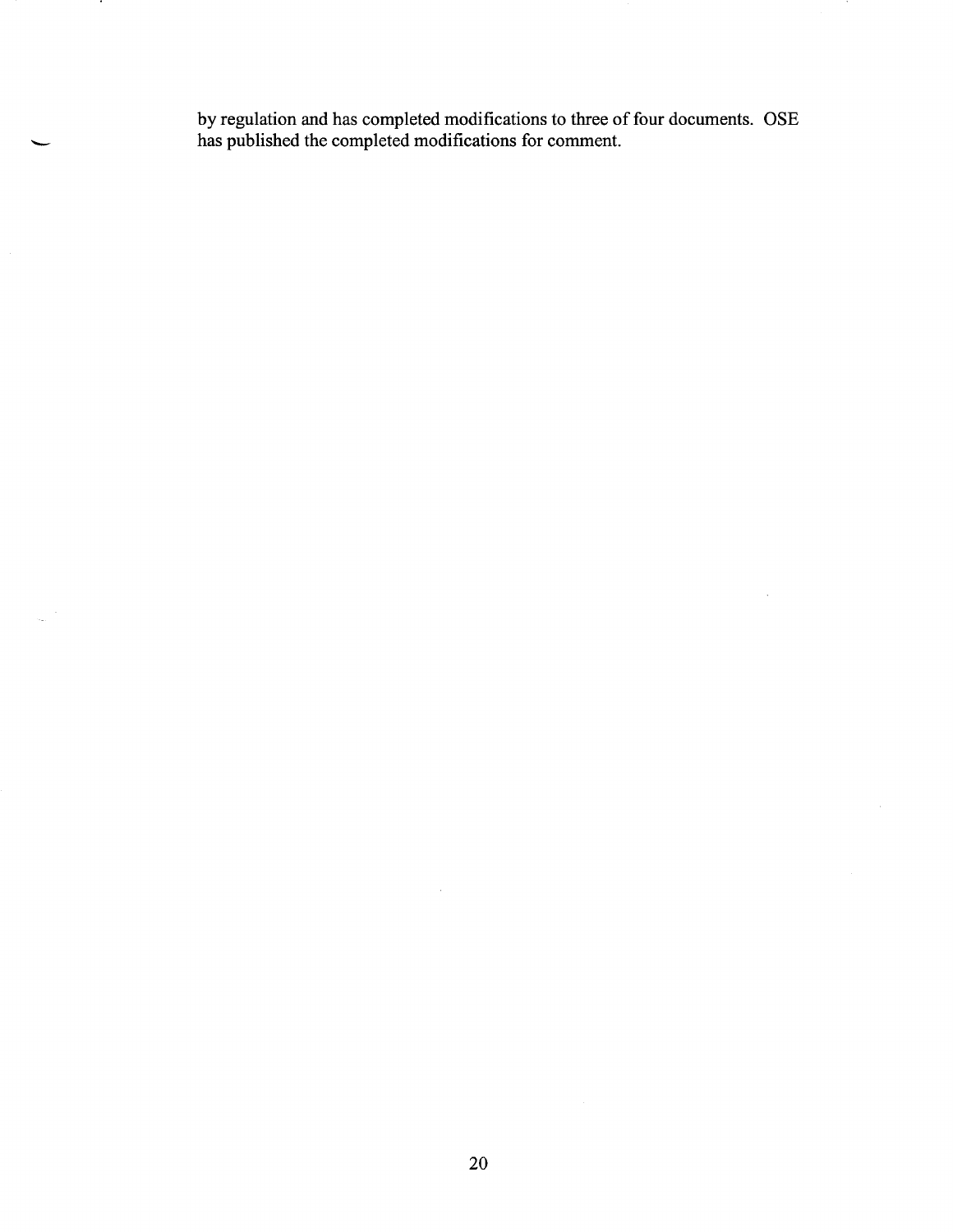## **State Procurement Office (SPO)**

- SPO returned **\$7.54** dollars for every dollar of operating expense. SPO's operating expenses for FY  $09 - 10$  was \$1,127,260.00 After the receipt of competitive bids, SPO negotiated additional savings of \$8,502,696.  $($8,502,696 \div $1,127,260 = $7.54)$
- As measured by NASPO, SPO generated over \$20 million dollars in savings.
- SPO awarded 140 contract categories totaling approximately \$950 million dollars.
- SPO maintains 78 state term contract categories and over 2,000 individual contracts. Government agencies purchased more than \$240 million dollars worth of goods and services from these contracts.
- Awarded contracts for recycled products totaling \$1.3 million.
- The Procurement Card contract administered by SPO generated revenue to the State in the form of improved rebate totaling \$3,100,000. Of this \$3.1 million, rebates to the General Fund were approximately \$1,400,000, agency rebates were \$1,000,000 and local government rebates were \$300,000. The spend volume was \$241.244,929.
- (FY 09 data) Generating credits to agencies for pharmaceuticals As a benefit of South Carolina's participation in the Minnesota Multi-State Contracting Alliance for Pharmacy (MMCAP), South Carolina governmental agencies received facility credits in the amount of \$162,000+ during 2008-2009 with a total sales volume of \$48,744,300. Note: 2009-2010 facility credit and sales totals will not be available until February 2011.
- Coordinated with the Office of the Comptroller General to re-write the Procurement Card Policy and Procedure Manual for use by governmental customers in South Carolina. This new manual publishes strict controls for card programs across the state to enhance accountability and efficiency.
- In cooperation with the Energy Office, SPO established a contract for the Energy Star Appliance Rebate Program, a federal program that resulted in \$3.9 million in rebates to residential customers for the purchase of energy efficient appliances. The program began March 31,2010, and continued until all funds were exhausted May 19,2010.
- In cooperation with the Department of Environmental Control, SPO established a contract for the Women, Infants and Children (WIC) Program Infant formula Rebate Program, a federal program with the potential to result in over \$34 million in rebates to eligible participants. The program provides specific nutritious foods in quantities tailored to meet the needs of low income participants.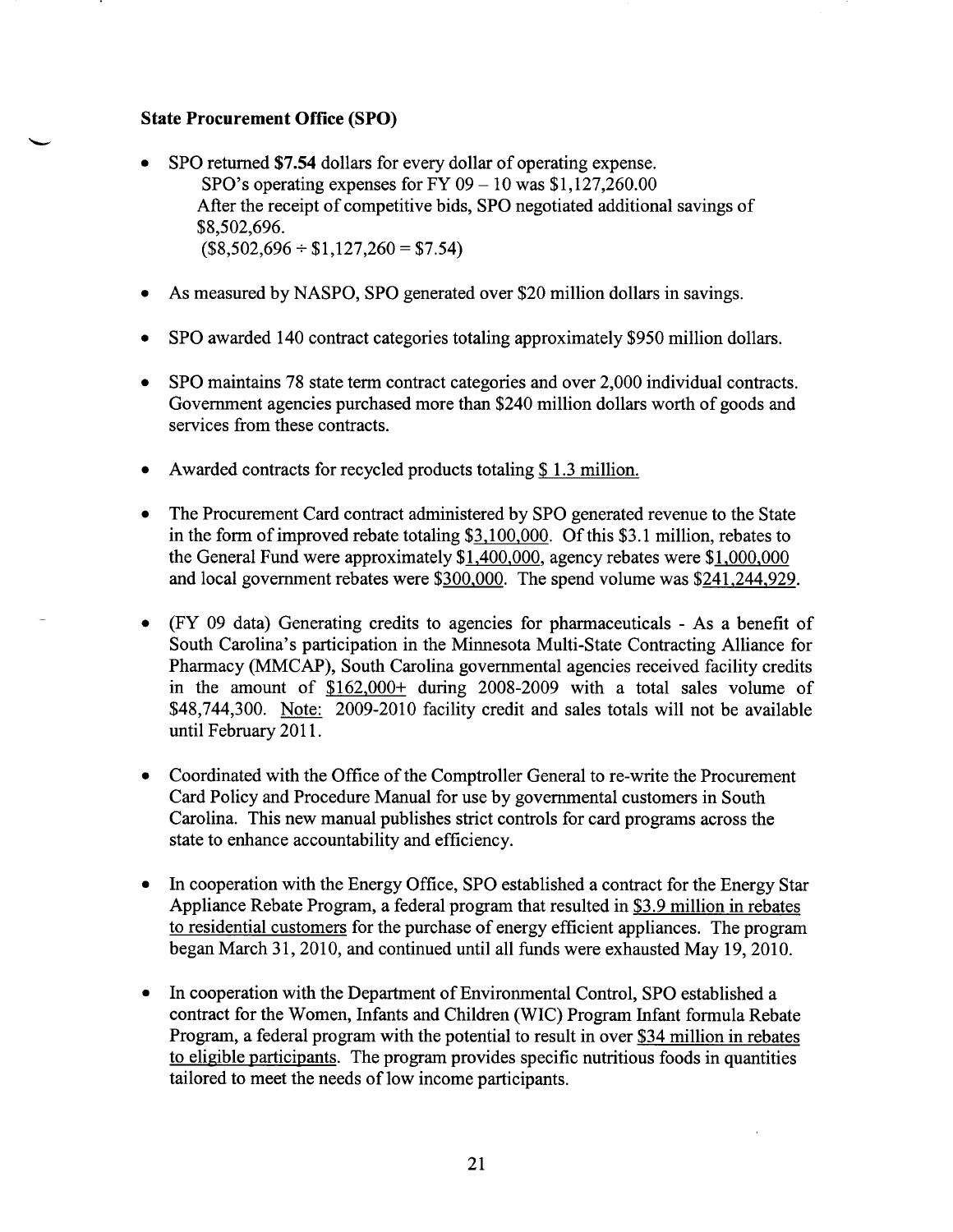## **Information Technology Management Office (ITMO)**

- ITMO returned **\$14.02** dollars for every dollar of operating expense. ITMO's operating expenses for FY  $09-10$  was \$1,242,589.00 After the receipt of competitive bids, ITMO negotiated additional savings of \$17,419,991.83.  $$17,419,991.83 \div $1,242,589.00 = $14.02$
- As measured by NASPO, ITMO generated over \$26 million dollars in savings.
- ITMO awarded 64 contract categories totaling approximately \$310 million dollars.
- ITMO maintains 67 state term contract categories and over 1,000 individual contracts. Government agencies purchased more than \$428 million dollars worth of goods and services from these contracts.
- In administering these contracts, ITMO issued 229 contract change orders covering product changes and price decreases of over \$5,179,000.00
- ITMO has negotiated 32 statewide software license agreements providing a single set of licensing terms and conditions for all governmental entities.
- ITMO maintains a statewide hardware leasing contract providing a single set of terms and conditions for all technology leases.
- ITMO's hardware maintenance manager contract saved \$130,212.55 over previous year's maintenance contracts and returned an additional \$16,970.88 in profit sharing to state agencies
- ITMO's electronic recycling contract returned \$5,000 to state agencies for recycling hard drives.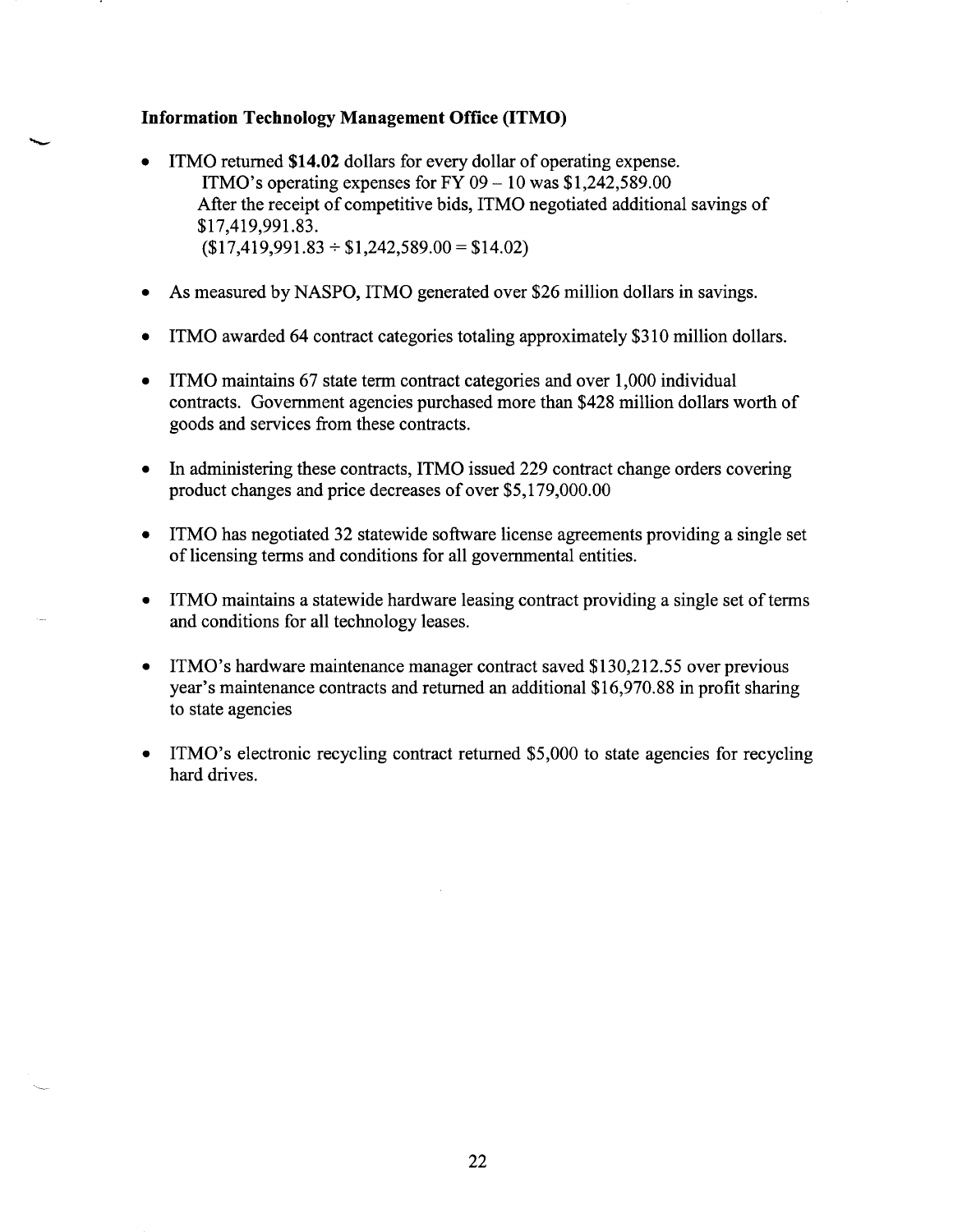# **Audit & Certification**<br>• Audit & Certification

- Audit & Certification completed audits of 15 agencies and also have 5 in work in process for the fiscal year ending 6/30/10.
- 10 agencies were audited for higher procurement certification, 7 were non-certified audits, one was a statutory requirement, completed one school district audit (11-35- 70) and performed an interim review at another school district at the district's request.
- Audit and Certification identified through audits \$22,319,006 in illegal procurements this past fiscal year. Actions taken against the worst offenders resulted in reduction of procurement authority at the South Carolina Commission for the Blind and refusal to recommend increased procurement authority to the Budget and Control Board for the Medical University of South Carolina.
- After performing an audit of a State contract vendor, we initiated a contract controversy against the vendor for violating its contract with the State and recommended a refund to the State of more than \$7.2 million.
- Our audits revealed abuses by agencies that utilize Indefinite Delivery Contracts (IDC) where hundreds of thousands of dollars in construction work orders were being awarded with no competition, among other findings. We recommended revised procedures that brought about tighter controls.